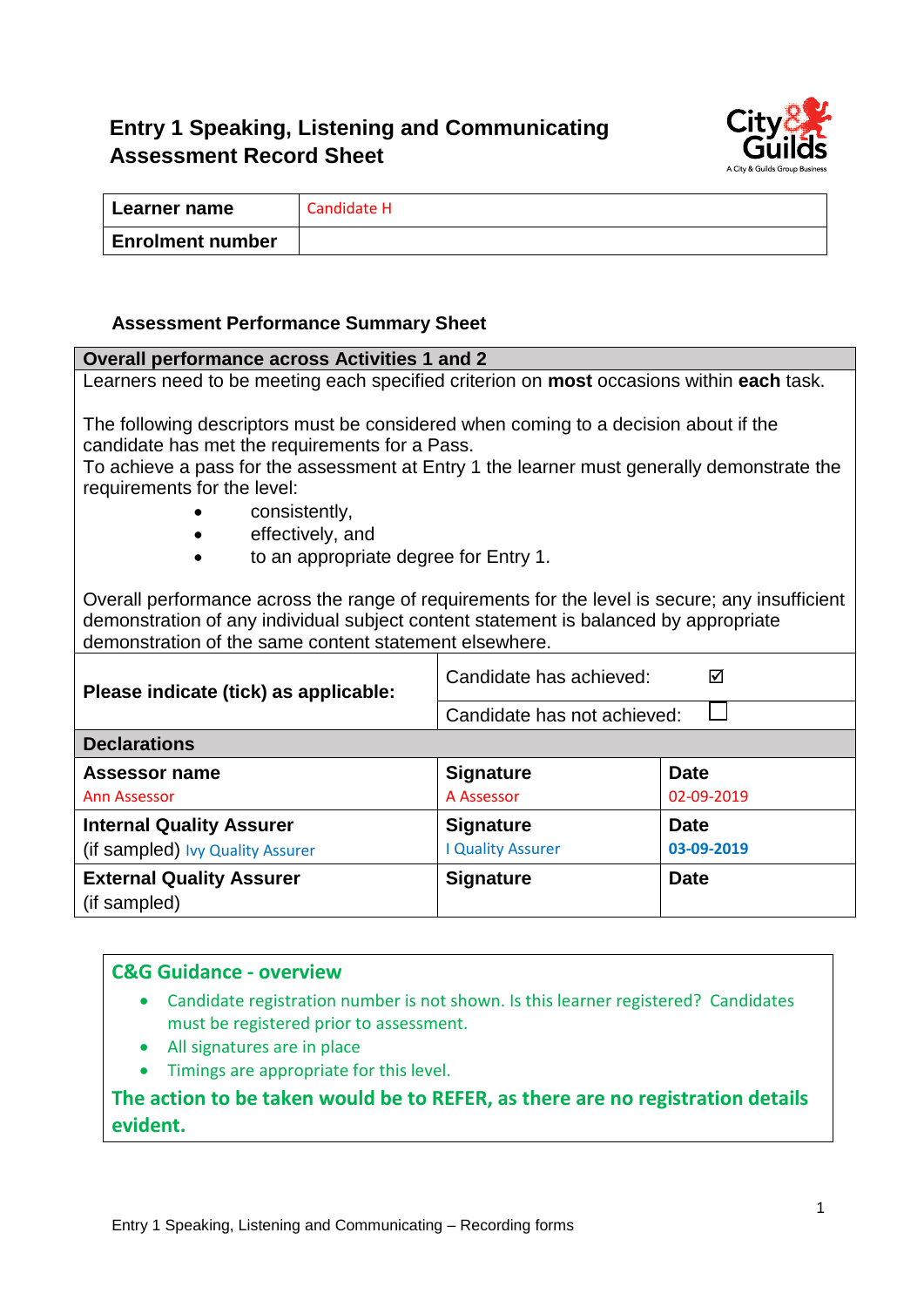# **Entry 1 Speaking, Listening and Communicating Evidence Sheet**

Activity 1 – Activity involving instructions

| Candidate's Name | Candidate H |                  |
|------------------|-------------|------------------|
| Date of activity | 02-09-2019  |                  |
| Start time       | 09:00       | Finish time 9:03 |

A tick in the box indicates that the assessor has confirmed that the candidate has adequately demonstrated the criterion. The assessor should write down some examples that the candidate has used to demonstrate the skills.

| Summary of the activity including any prompting:<br>call.<br>X was polite and spoke clearly giving the details requested. | X followed my oral instructions and took part in a role-play to make an appointment for the gas man to                                                                                                                                                                                  |                           |  |
|---------------------------------------------------------------------------------------------------------------------------|-----------------------------------------------------------------------------------------------------------------------------------------------------------------------------------------------------------------------------------------------------------------------------------------|---------------------------|--|
| Overall comments and quotes to show how candidate<br><b>Confirm that the candidate:</b><br>met the criteria:              |                                                                                                                                                                                                                                                                                         |                           |  |
| SCS3. Followed single step<br>instructions                                                                                | Recorded Telephone message for a gas heating company<br>Candidate H listened to the recording and followed the<br>instructions (SCS3)                                                                                                                                                   |                           |  |
| SCS1. Stated the names of the<br>letters of the alphabet (for three<br>words)                                             | 'Hello. I want to make an appointment for a gas man to call.<br>My heating isn't working' (SCS4)                                                                                                                                                                                        |                           |  |
| SCS4. Made request using<br>appropriate terms and register                                                                | 'My name is<br>Mrs Barton b-a-r-t-o-n<br>My address is 2 Windsor Drive<br>That is w-i-n-d-s-o-r Drive d-r-i-v-e'<br>My phone number is 01283 51664 (SCS1, SCS3)<br>I asked Candidate H when they would call her back.<br>She replied,<br>'After 12. They are out of the office.' (SCS2) |                           |  |
| SCS2. Identified and extracted the<br>main information from short<br>statements and explanations                          |                                                                                                                                                                                                                                                                                         |                           |  |
| <b>Candidate</b>                                                                                                          | <b>Signature</b><br><b>Candidate H</b>                                                                                                                                                                                                                                                  | <b>Date</b><br>02-09-2019 |  |
| Assessor name<br><b>Ann Assessor</b>                                                                                      | <b>Signature</b><br>A Assessor                                                                                                                                                                                                                                                          | <b>Date</b><br>02-09-2019 |  |

### **C&G Guidance – Activity 1**

The assessor has completed the documentation with a good level of detail. There is a clear explanation of the activity in the 'Summary of the activity'**,** which sets the scene. The quotes illustrate how the candidate has met the assessment criteria